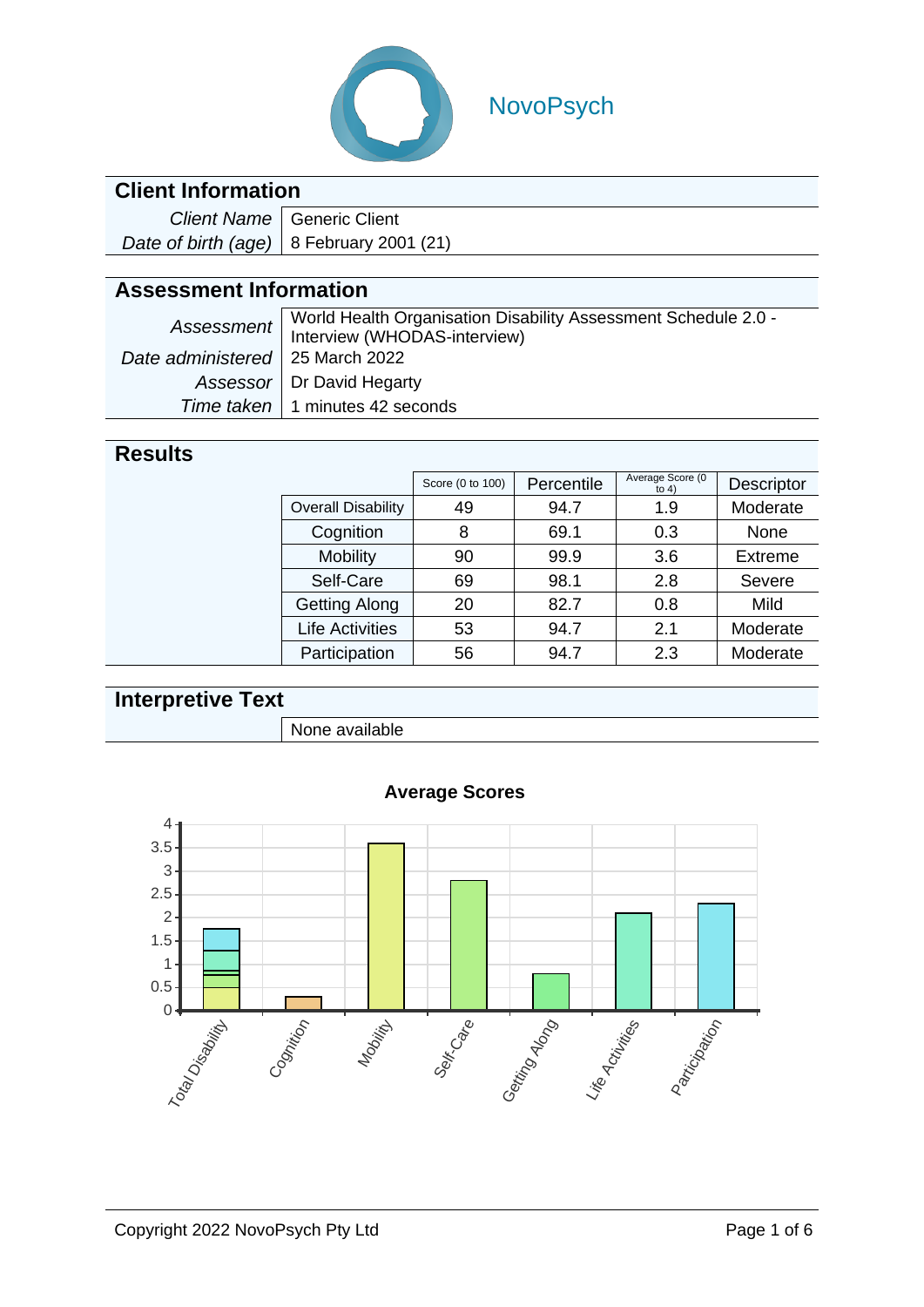

**Client Name** Generic Client

| <b>Scoring and Interpretation Information</b>                                                                                                                                                                                                                                                                                                                                                                                                                                                                                                                                                                                                                                                                                                                                                                                                                                                                                                                                                                                                                                                                                                                                                                                                     |
|---------------------------------------------------------------------------------------------------------------------------------------------------------------------------------------------------------------------------------------------------------------------------------------------------------------------------------------------------------------------------------------------------------------------------------------------------------------------------------------------------------------------------------------------------------------------------------------------------------------------------------------------------------------------------------------------------------------------------------------------------------------------------------------------------------------------------------------------------------------------------------------------------------------------------------------------------------------------------------------------------------------------------------------------------------------------------------------------------------------------------------------------------------------------------------------------------------------------------------------------------|
| There are three scoring methods used for the WHODAS 2.0:                                                                                                                                                                                                                                                                                                                                                                                                                                                                                                                                                                                                                                                                                                                                                                                                                                                                                                                                                                                                                                                                                                                                                                                          |
| 1. Simple score<br>2. Complex score (and its percentile)<br>3. Average score (and its descriptor)                                                                                                                                                                                                                                                                                                                                                                                                                                                                                                                                                                                                                                                                                                                                                                                                                                                                                                                                                                                                                                                                                                                                                 |
| In simple scoring, the scores assigned to each of the items (1-36)<br>are simply added up without recoding or collapsing of response<br>categories; thus, there is no weighting of individual items. Simple<br>scoring of WHODAS is specific to the sample at hand and should<br>not be assumed to be comparable across populations. The simple<br>sum of the scores of the items across all domains constitutes a<br>statistic that is sufficient to describe the degree of functional<br>limitations. The domain scores provide more detailed information<br>than the summary score and may be useful for comparing<br>individuals or groups against one another or against population<br>standards, and across time (e.g. before and after interventions or<br>other comparisons).                                                                                                                                                                                                                                                                                                                                                                                                                                                             |
| The more complex method of scoring is called "item-response-<br>theory" (IRT) based scoring; it takes into account multiple levels of<br>difficulty for each WHODAS 2.0 item (1-36). This type of scoring for<br>WHODAS 2.0 allows for more fine-grained analyses that make use<br>of the full information of the response categories for comparative<br>analysis across populations or subpopulations. It takes the coding<br>for each item response as "none", "mild", "moderate", "severe"<br>and "extreme" separately, and then summarises the score by<br>differentially weighting the items and the levels of severity.<br>Converting the summary score into a metric ranging from 0 to 100<br>(where $0 =$ no disability; 100 = full disability). A percentile is provided<br>that allows for a comparison to a large sample ( $n = 1,431$ ) from a<br>wide variety of populations (general population, populations with<br>physical problems, populations with mental or emotional problems,<br>populations with alcohol and drug use problems) from over 21<br>countries (WHO, 2010). A percentile of 50 indicates that an<br>individual is experiencing an average level of disability when<br>compared to other members of the sample. |
| The average scores are comparable to the WHODAS 5-point scale,<br>which allows the clinician to think of the individual's disability in<br>terms of none (0-0.49), mild (0.5-1.49), moderate (1.5-2.49), severe<br>(2.5-3.49), or extreme (3.5-4). The average domain and general<br>disability scores were found to be reliable, easy to use, and clinically<br>useful to the clinicians in the DSM-5 Field Trials (APA, 2021). The<br>average domain score is calculated by dividing the raw domain<br>score by the number of items in the domain (e.g., if all the items<br>within the "understanding and communicating" domain are rated as<br>being moderate then the average domain score would be $18/6 = 3$ ,<br>indicating moderate disability). The average general disability score<br>is calculated by dividing the raw overall score by number of items in                                                                                                                                                                                                                                                                                                                                                                           |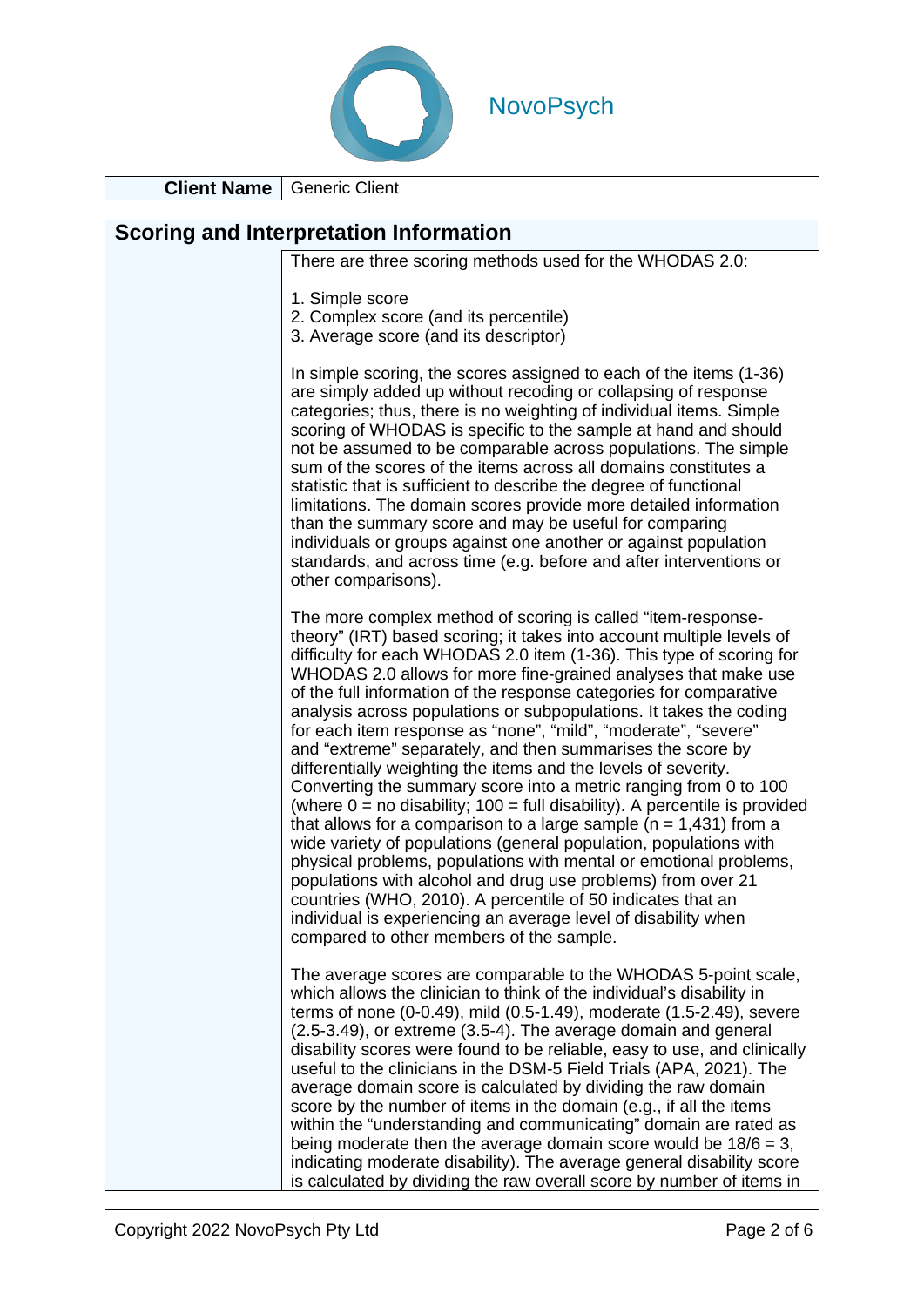

**Client Name** Generic Client

| Scoring and Interpretation Information (cont.)                                                                                                                                                                                                                                                                                                                                                                                                                                                                                                                                                                                                                                                                                                                                         |  |  |  |  |
|----------------------------------------------------------------------------------------------------------------------------------------------------------------------------------------------------------------------------------------------------------------------------------------------------------------------------------------------------------------------------------------------------------------------------------------------------------------------------------------------------------------------------------------------------------------------------------------------------------------------------------------------------------------------------------------------------------------------------------------------------------------------------------------|--|--|--|--|
| the measure (i.e., 36).                                                                                                                                                                                                                                                                                                                                                                                                                                                                                                                                                                                                                                                                                                                                                                |  |  |  |  |
| The three scoring methods are used for each of the 6 domains:                                                                                                                                                                                                                                                                                                                                                                                                                                                                                                                                                                                                                                                                                                                          |  |  |  |  |
| 1. Cognition – Assesses communication and thinking activities;<br>specific areas assessed include concentrating, remembering,<br>problem solving, learning and communicating.<br>2. Mobility – Assesses activities such as standing, moving around<br>inside the home, getting out of the home and walking a long<br>distance.<br>3. Self-care – Assesses hygiene, dressing, eating and staying alone.                                                                                                                                                                                                                                                                                                                                                                                 |  |  |  |  |
| 4. Getting along – Assesses interactions with other people and<br>difficulties that might be encountered with this life domain due to a<br>health condition; in this context, "other people" includes those<br>known intimately or well (e.g. spouse or partner, family members or<br>close friends) and those not known well (e.g. strangers).<br>5. Life activities – Assesses difficulty with day-to-day activities (i.e.<br>those that people do on most days, including those associated with<br>domestic responsibilities, leisure, work and school).<br>6. Participation – Assesses social dimensions, such as community<br>activities; barriers and hindrances in the world around the<br>respondent; and problems with other issues, such as maintaining<br>personal dignity. |  |  |  |  |

|                |                                                                                                                                                                                                  | None         | Mild | Moderate | Severe | Extreme or<br>cannot do |
|----------------|--------------------------------------------------------------------------------------------------------------------------------------------------------------------------------------------------|--------------|------|----------|--------|-------------------------|
| 1              | I am now going to ask some questions about understanding and<br>communicating.<br>In the past 30 days, how much difficulty did you have in:<br>Concentrating on doing something for ten minutes? | 0            |      | 2        | 3      | Δ                       |
| $\overline{2}$ | Remembering to do important<br>things?                                                                                                                                                           | 0            |      | 2        | 3      |                         |
| 3              | Analysing and finding solutions to<br>problems in day-to-day life?                                                                                                                               | $\mathbf{0}$ |      | 2        | 3      |                         |
| 4              | Learning a new task, for example,<br>learning how to get a new place?                                                                                                                            | $\bf{0}$     |      | 2        | 3      |                         |
| 5              | Generally understanding what<br>people say?                                                                                                                                                      | $\bf{0}$     |      | 2        | 3      | Δ                       |
| 6              | Starting and maintaining a<br>conversation?                                                                                                                                                      | $\bf{0}$     |      | 2        |        | 4                       |
| $\overline{7}$ | I am now going to ask you about difficulties in getting around.<br>In the past 30 days, how much difficulty did you have in:<br>Standing for long periods such as 30 minutes?                    | O            |      | 2        |        |                         |
| 8              | Standing up from sitting down?                                                                                                                                                                   | O            |      | 2        |        |                         |

## **Client Responses**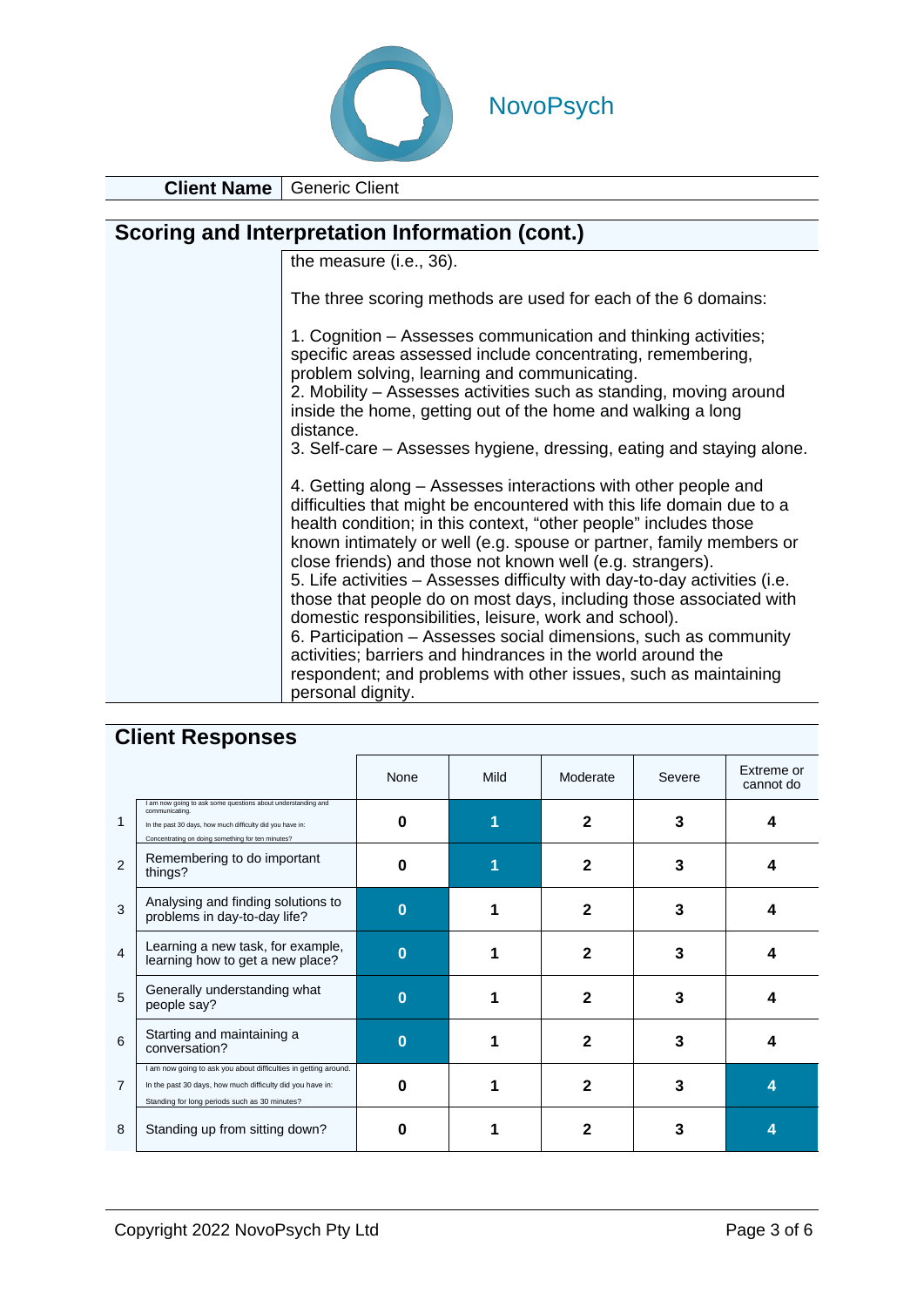

# NovoPsych

**Client Name** Generic Client

| <b>Client Responses (cont.)</b> |                                                                                                                                                                                                                                                                                                                                                                                                                 |             |      |                |        |                         |
|---------------------------------|-----------------------------------------------------------------------------------------------------------------------------------------------------------------------------------------------------------------------------------------------------------------------------------------------------------------------------------------------------------------------------------------------------------------|-------------|------|----------------|--------|-------------------------|
|                                 |                                                                                                                                                                                                                                                                                                                                                                                                                 | None        | Mild | Moderate       | Severe | Extreme or<br>cannot do |
| 9                               | Moving around inside your home?                                                                                                                                                                                                                                                                                                                                                                                 | 0           | 1    | $\mathbf{2}$   | 3      | 4                       |
| 10                              | Getting out of your home?                                                                                                                                                                                                                                                                                                                                                                                       | 0           | 1    | $\mathbf 2$    | 3      | 4                       |
| 11                              | Walking a long distance such as a<br>kilometre (or equivalent)?                                                                                                                                                                                                                                                                                                                                                 | 0           | 1    | $\mathbf{2}$   | 3      | 4                       |
| 12                              | I am now going to ask you about difficulties in taking care of yourself.<br>In the past 30 days, how much difficulty did you have in:<br>Washing your whole body?                                                                                                                                                                                                                                               | 0           | 1    | $\mathbf 2$    | 3      | 4                       |
| 13                              | Getting dressed?                                                                                                                                                                                                                                                                                                                                                                                                | 0           | 1    | $\mathbf{2}$   | 3      | 4                       |
| 14                              | Eating?                                                                                                                                                                                                                                                                                                                                                                                                         | 0           | 1    | $\overline{2}$ | 3      | 4                       |
| 15                              | Staying by yourself for a few days?                                                                                                                                                                                                                                                                                                                                                                             | 0           | 1    | $\mathbf 2$    | 3      | 4                       |
| 16                              | I am now going to ask you about difficulties in getting along with people. Please remember that<br>I am asking only about difficulties that are due to health problems. By this I mean diseases or<br>illnesses, injuries, mental or<br>In the past 30 days, how much difficulty did you have in:<br>Dealing with people you do not know?                                                                       | $\bf{0}$    | 1    | $\mathbf{2}$   | 3      | 4                       |
| 17                              | Maintaining a friendship?                                                                                                                                                                                                                                                                                                                                                                                       | $\bf{0}$    | 1    | $\mathbf{2}$   | 3      | 4                       |
| 18                              | Getting along with people who are<br>close to you?                                                                                                                                                                                                                                                                                                                                                              | 0           | 1    | $\mathbf 2$    | 3      | 4                       |
| 19                              | Making new friends?                                                                                                                                                                                                                                                                                                                                                                                             | 0           | 1    | $\mathbf{2}$   | 3      | 4                       |
| 20                              | Sexual activities?                                                                                                                                                                                                                                                                                                                                                                                              | 0           | 1    | $\overline{2}$ | 3      | 4                       |
| 21                              | I am now going to ask you about activities involved in maintaining your household, and in caring for the people who you live with or are close to. These activities include cooking,<br>cleaning, shopping, caring for others and caring for your belongings.<br>Because of your health condition, in the past 30 days, how much difficulty did you have in:<br>Taking care of your household responsibilities? | 0           | 1    | $\mathbf 2$    | 3      | 4                       |
| 22                              | Doing most important household<br>tasks well?                                                                                                                                                                                                                                                                                                                                                                   | 0           | 1    | 2              | 3      | 4                       |
| 23                              | Getting all the household work<br>done that you needed to do?                                                                                                                                                                                                                                                                                                                                                   | $\bf{0}$    | 1    | $\mathbf{2}$   | 3      | 4                       |
| 24                              | Getting your household work done<br>as quickly as needed?                                                                                                                                                                                                                                                                                                                                                       | $\mathbf 0$ | 1    | $\mathbf{2}$   | 3      | 4                       |
| 25                              | In the past 30 days, on how many days did you reduce or completely miss household work because of your health<br>condition?                                                                                                                                                                                                                                                                                     |             |      |                |        |                         |
|                                 | 30                                                                                                                                                                                                                                                                                                                                                                                                              |             |      |                |        |                         |
| 26                              | If respondent works (paid, non-paid, self-employed) or goes to school, complete question<br>26-32 below. Otherwise, skip to question 33<br>vill ask you some questions about your work or school activities<br>Because of your health condition, in the past 30 days, how much difficulty did you have in                                                                                                       | 0           | 1    | $\mathbf{2}$   | 3      | 4                       |
| 27                              | Doing your most important<br>work/school tasks well?                                                                                                                                                                                                                                                                                                                                                            | $\bf{0}$    | 1    | $\mathbf 2$    | 3      | 4                       |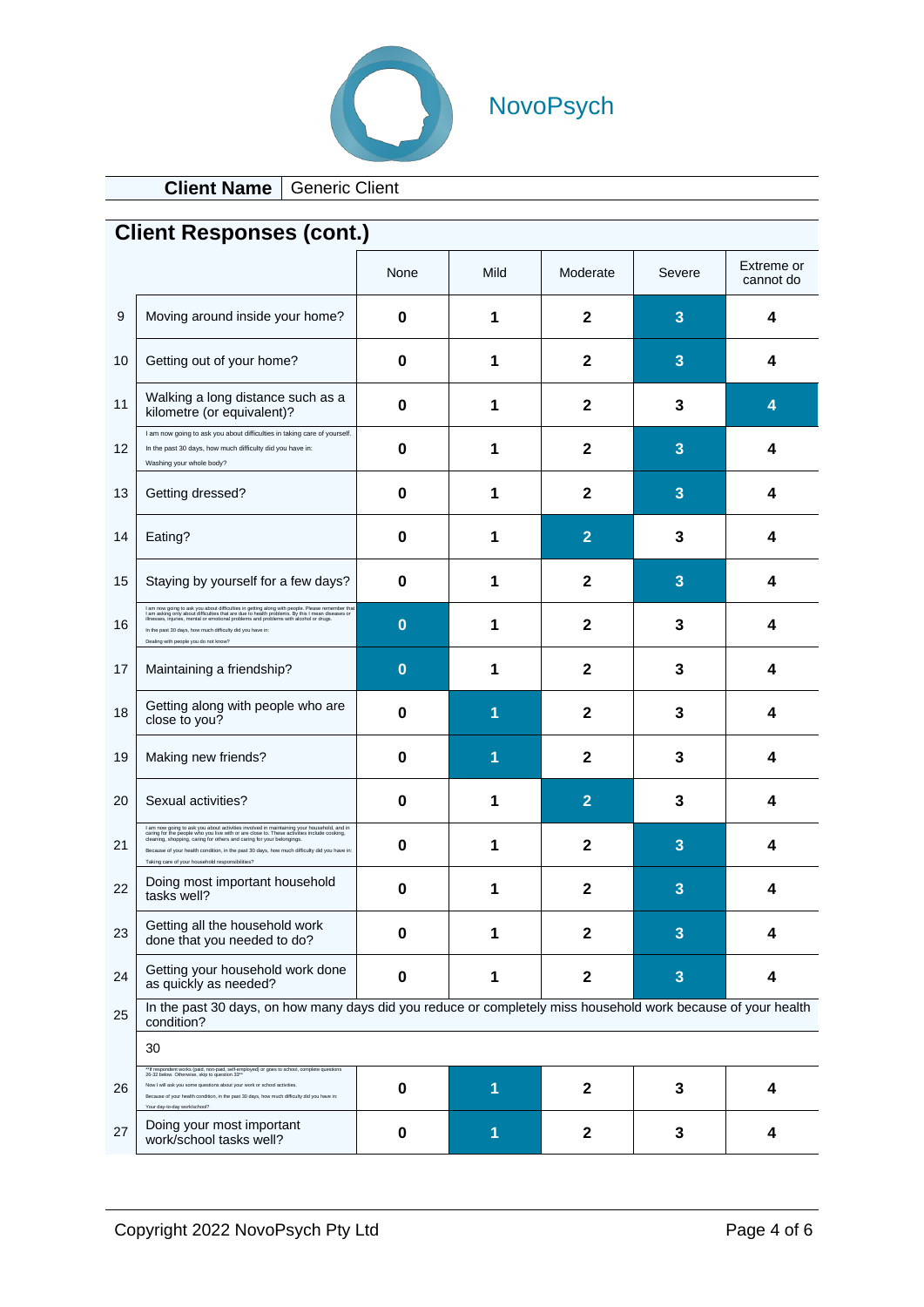

# NovoPsych

**Client Name** Generic Client

| <b>Client Responses (cont.)</b> |                                                                                                                                                                                                                                                                         |          |      |                |                |                         |
|---------------------------------|-------------------------------------------------------------------------------------------------------------------------------------------------------------------------------------------------------------------------------------------------------------------------|----------|------|----------------|----------------|-------------------------|
|                                 |                                                                                                                                                                                                                                                                         | None     | Mild | Moderate       | Severe         | Extreme or<br>cannot do |
| 28                              | Getting all the work done that you<br>need to do?                                                                                                                                                                                                                       | 0        | 1    | $\mathbf{2}$   | 3              | 4                       |
| 29                              | Getting your work done as quickly<br>as needed?                                                                                                                                                                                                                         | 0        | 1    | $\overline{2}$ | 3              | 4                       |
|                                 |                                                                                                                                                                                                                                                                         |          | No   |                | Yes            |                         |
| 30                              | Have you had to work at a lower<br>level because of a health condition?                                                                                                                                                                                                 |          | 1    |                | $\overline{2}$ |                         |
| 31                              | Did you earn less money as the<br>result of a health condition?                                                                                                                                                                                                         |          | 1    |                | $\overline{2}$ |                         |
| 32                              | In the past 30 days, on how many days did you miss work for half a day or more because of your health condition?                                                                                                                                                        |          |      |                |                |                         |
|                                 | 5                                                                                                                                                                                                                                                                       |          |      |                |                |                         |
|                                 |                                                                                                                                                                                                                                                                         | None     | Mild | Moderate       | Severe         | Extreme or<br>cannot do |
| 33                              | oing to ask you about your participation in society and<br>mly. Some of these questions may involve problems th<br>please focus on the past 30 days. Again, I remind you t<br>a did you have in joining in community activities (for example, festivities, religious or | 0        | 1    | $\mathbf{2}$   | 3              | 4                       |
| 34                              | How much of a problem did you<br>have because of barriers or<br>hindrances in the world around you?                                                                                                                                                                     | 0        | 1    | $\mathbf{2}$   | 3              | 4                       |
| 35                              | How much of a problem did you<br>have living with dignity because of<br>the attitudes and actions of others?                                                                                                                                                            | $\bf{0}$ | 1    | $\mathbf{2}$   | 3              | 4                       |
| 36                              | How much time did you spend on<br>your health condition, or its<br>consequences?                                                                                                                                                                                        | 0        | 1    | $\overline{2}$ | 3              | 4                       |
| 37                              | How much have you been<br>emotionally affected by your health<br>condition?                                                                                                                                                                                             | 0        | 1    | $\mathbf{2}$   | 3              | 4                       |
| 38                              | How much has your health condition<br>been a drain on the financial<br>resources of you or your family?                                                                                                                                                                 | 0        | 1    | $\mathbf{2}$   | 3              | 4                       |
| 39                              | How much of a problem did your<br>family have because of your health<br>problems?                                                                                                                                                                                       | 0        | 1    | 2              | 3              | 4                       |
| 40                              | How much of a problem did you<br>have in doing things by yourself for<br>relaxation or pleasure?                                                                                                                                                                        | 0        | 1    | $\mathbf 2$    | 3              | 4                       |
| 41                              | Overall, in the past 30 days, how many days were these difficulties present?                                                                                                                                                                                            |          |      |                |                |                         |
|                                 | 30                                                                                                                                                                                                                                                                      |          |      |                |                |                         |
| 42                              | In the past 30 days, for how many days were you totally unable to carry out your usual activities or work because<br>of any health condition?                                                                                                                           |          |      |                |                |                         |
|                                 | 30                                                                                                                                                                                                                                                                      |          |      |                |                |                         |